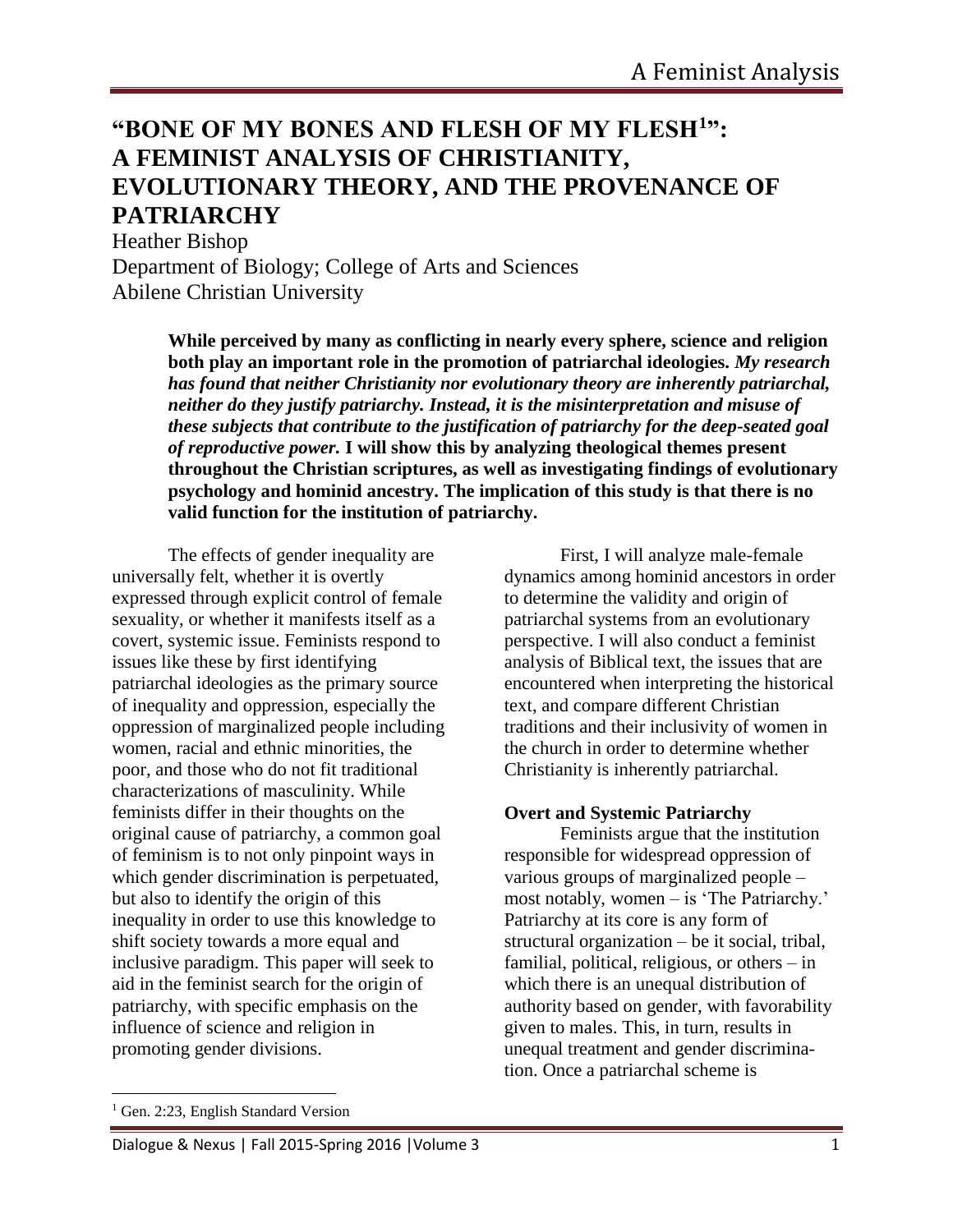established, it is often very difficult to displace and reform the system. The way in which patriarchy is expressed is dependent on whether the issue is an overt one within the society, or an underlying, systemic one.

*Overt patriarchy* can be described as any explicit, unhidden expression of gender discrimination. Figuratively speaking, this form of patriarchy is still exposed on the surface of society. Some examples of overt patriarchy include the denial of basic human rights to women, the explicit control of female sexuality, as well as the distinct control of activity of women. Examples of these types of patriarchal expressions include acts like female genital mutilation, human trafficking – specifically of women and young girls – denial of the right to drive, own land, vote or hold government positions, denial of the right to divorce, normalization of rape or male violence, and in places like Saudi Arabia, the inability to go places without a male chaperone.<sup>2</sup>

Overt patriarchy is often characteristic of societies in which women do not have the same access to education as men, or in societies where quality education is lacking completely for both men and women. It is also common to see these overt practices in poor and developing societies; for instance, out of the eight nations in which female genital mutilation is practiced at a nearly universal rate (85%+), seven are considered among the "Least Developed Countries" according to the United Nations LDC list. $3$  These countries also exhibit an extreme lack of adult literacy, improper nutrition, poor access to quality health care or education, economic instability, and a typically higher-than-average mortality for children under the age of five. 4

In contrast, *systemic patriarchy* is more often characteristic of developed

 $\overline{\phantom{a}}$ 

societies. For the purposes of this paper, systemic patriarchy could best be defined as a covert, patriarchal attitude that, in a way, has diffused under the surface of society as progress is made. For example, western societies have experienced an overall shift in public thought when it comes to a woman's role in society – now, in general, it is acceptable for a woman to pursue a career outside of the household – yet only 5% of CEOs in the nation's Fortune 500 companies are women.<sup>5</sup> Another example is government itself. Although women's suffrage was attained in 1920, and although 56% of voters are women, only 20% of Senators are women, and only 19% of the House of Representatives is composed of women.<sup>6</sup>

Systemic issues like these are largely affected by gender socialization and gender role propaganda such as through media and entertainment. It is also important to note that although individual cases of extreme misogyny occur in systemically patriarchal societies on an individual basis, this "individual" misogyny is the result of a society's foundational beliefs – this attitude was not created in a vacuum, but rather adopted from an individual's environment.

#### **The Inclusivity of Inequality**

An essential component to include when addressing the issue of patriarchy and whom it affects is that of *intersectionality*. Intersectionality is valuable to feminism because it acknowledges that the oppressive institution of patriarchy affects not only the female population, but also the population as a whole (at varying degrees). Intersectional feminists assert that cultural patterns of oppression are interrelated, as well as grouped together and influenced by the various oppressive systems of our society.<sup>7</sup>

<sup>2</sup> The Week UK, 2015

<sup>3</sup> United Nations, 2014

<sup>4</sup> Bruckner and Cortez, 2015

<sup>5</sup> Stark, 2012

<sup>6</sup> Pew Research Center, 2015

<sup>7</sup> Collins, 1990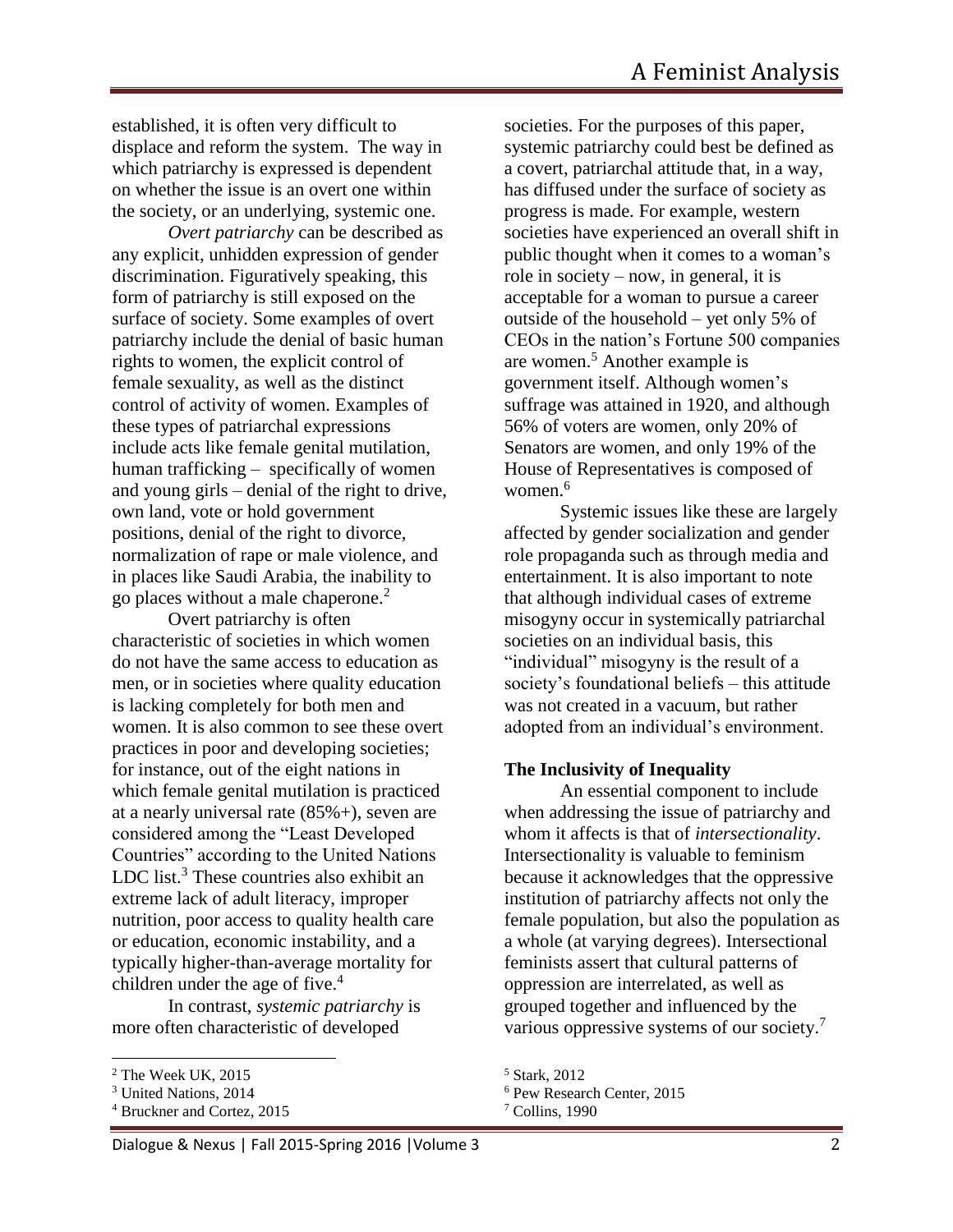In other words, although patriarchy is typically thought of as *gender*discrimination, its consequences are farreaching and all encompassing. Patriarchal ideologies are not only unfavorable to women, but they are also exclusionary of the gay, transgender, and transsexual communities. Those who do not identify with heteronormativity or cis-gender descriptors often face similar discrimination that women face under the patriarchal system.

Patriarchal ideologies are also thought to discourage traditionally "feminine" behaviors in the male population, which is a form of oppression in itself. For instance, this may prevent a male from pursuing certain interests or developing certain traits due to the humiliation that he may face as a result of surrounding patriarchal pressures. Robert Connell termed this as hegemonic, or a standard of masculinity, that men are constantly measured against, and in turn, requires excessively feminine behavior in women.<sup>8</sup>

The argument follows that anyone who does not fit into the "good ol' boys club" is susceptible to the discrimination that the patriarchy perpetuates. This, of course, includes as well certain ethnic and racial groups. Therefore, a black female is likely to experience a more intense degree of oppression and discrimination than a white woman. Intersectionality also claims that classism emerges from patriarchal institutions. It is commonly stated that poverty is a woman's issue; evidence supports this claim. Trends in poverty show that at an early age, there is nearly an equal representation of males and females amongst the poor in the United States. However, once reproductive age is reached among a cohort, there is a dramatic increase in women in poverty, creating a huge

gender-gap in poverty. This gap narrows as age increases, until we reach an elderly population, in which we again see a dramatic widening of the gender gap with a majority of the poor American population composed of women.<sup>9</sup>

The varying degrees of oppression that we observe throughout the population are perpetuated by numerous mechanisms. While the potential methods could include media-produced propaganda and gender socialization; this paper will strictly target the influences of religion and evolutionary theory on patriarchal promotion.

### **In Consideration of Religion**

One establishment that has historically been involved in the justification of patriarchal organization is religion. In the context of this paper, I will specifically address Christianity, as well as briefly touch on other monotheistic religions including Islam and Judaism in order to determine whether there is any apparent trend between monotheism and patriarchal hierarchy. Historically, Christian delivery of a patriarchal message is delivered in a twopronged approach – female submission to her husband, as well as female submission in the church (which includes restriction from fulfillment of leadership positions).

An important point to consider as we analyze Christianity's position on women's roles is that, even within this one religion, there is no single consensus on the issue. The position that Christian individuals take on this subject is largely determined by their tradition of origin and their hermeneutic approach. Those who approach biblical interpretation from a complementarian perspective typically are proponents of the separation of roles between men and women in the church, with a restriction of leadership roles for men only. Egalitarian traditions, on the other hand, are much more favorable

<sup>8</sup> Connell, 1995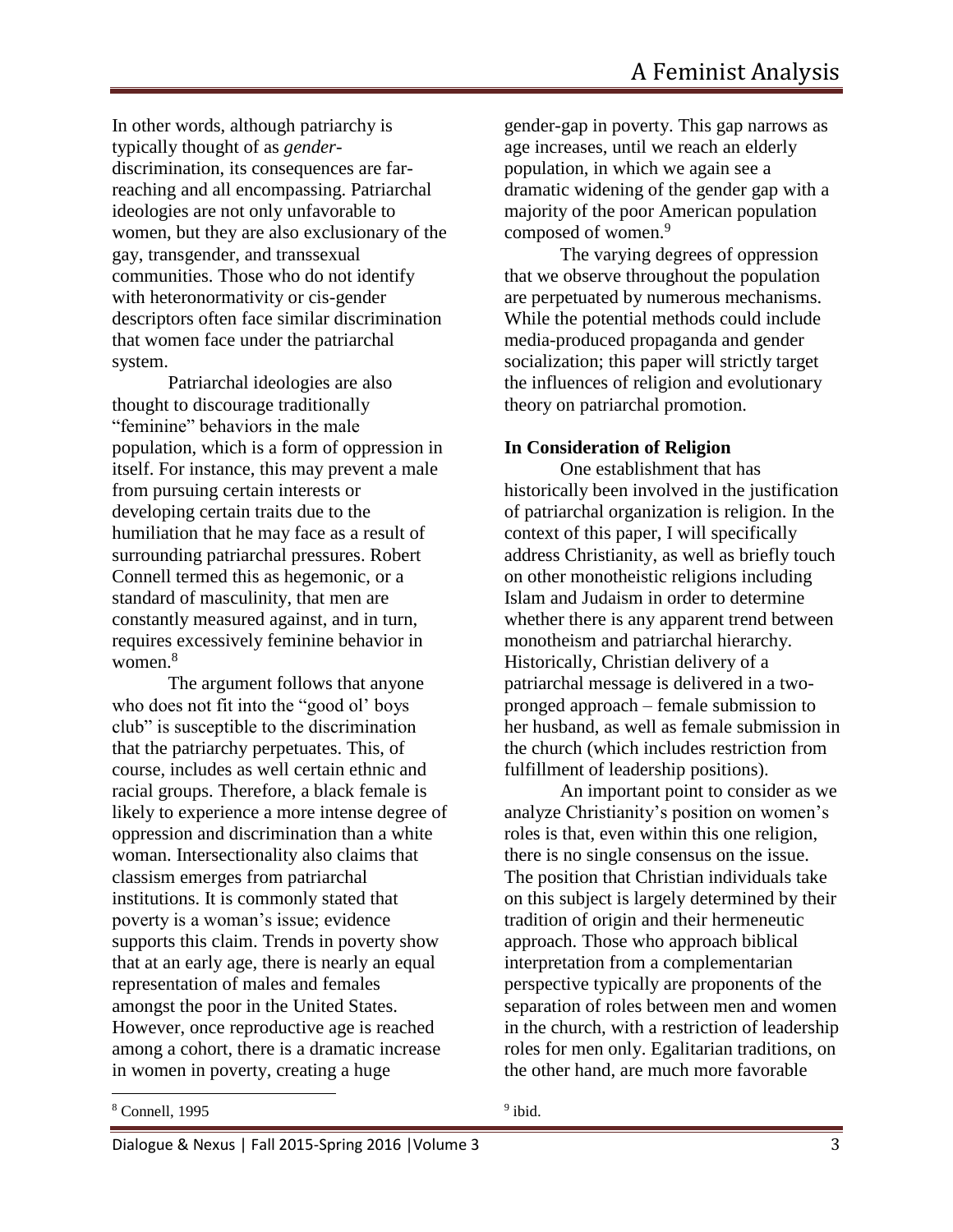towards female leadership and are receptive towards the ordination of women.

Among the most commonly cherrypicked scriptures in support of patriarchy are the verses found in 1 Corinthians 14:34-35, 1 Corinthians 11:2-16, and 1 Timothy 2:11- 15. Traditionalists argue that these verses serve as evidence for a justified hierarchal organization in which the man is the authority figure while the woman is to support of his leadership. While I will not delve into the various theological analyses of these verses here, I would like to at least discuss the implications of interpreting these verses from a complementarian perspective; this includes issues of gender inequality and discrimination in the church, issues of leadership qualifications, as well as the hermeneutical issues that can arise from interpreting selectively extracted verses as transcultural and making the mistake of not considering their cultural or situational intent. The complementarian position ignores the ontological equality in creation of gender where both are image bearers of God.

### *Issue of inequality and discrimination in the church*

The verses used to support a complementarian perspective imply that women are subordinate to men, and that their place is to support male leadership (when we approach them with hierarchal hermeneutics). Even so, an argument that has commonly been used in justification of the patriarchal arrangement of the church is that while men and women are not 'unequal,' they do have different roles to fulfill in the church and in the household. This is only a partially-valid argument. While there are different roles in the church and household – and by natural extension, society – that some individuals are better

 $\overline{a}$ 

suited for certain roles than others, it is more appropriate and accurate for this to be determined on an *individual* basis, rather than on a *gender* basis.

The Bible is clear – amongst men and women there is a mutual and abundant distribution of spiritual gifts, with no distinction between men and women (1 Cor. 12:7-11). An issue that we encounter when we use the argument that there are distinct gender roles in the church is that we are essentially pigeonholing men and women into very limited definitions of their potential, God-given capabilities. This simply does not match up with the Christian view of the kenotic God that frees followers from the socially-constructed limitations placed on them by a corrupt and fallen world.

Another issue with the complementarian argument is that it sounds all too similar to arguments that were historically used to enforce oppressive institutions in the past, like the 'separate but equal' mantra used against civil rights movements in America in the first half of the  $20<sup>th</sup>$  century. Despite the ruling of the Supreme Court in *Plessy v. Ferguson* in 1896, <sup>10</sup> segregation was, in actuality, still discrimination. Based on this logic, it follows that if there is any boundary preventing equal opportunity and treatment, this is *not* equality – no matter how you coat it. Simply put, patriarchy under the guise of complementarity is still not equality.

### *Issue of leadership qualifications*

Another argument commonly used amongst traditionalists is that since Christ was a man, men should follow His example as leaders. While I agree that it is necessary for Christian men to live as servant leaders like Christ, the more important question is, where does this leave women? There is no

<sup>10</sup> Smithsonian National Museum of American **History**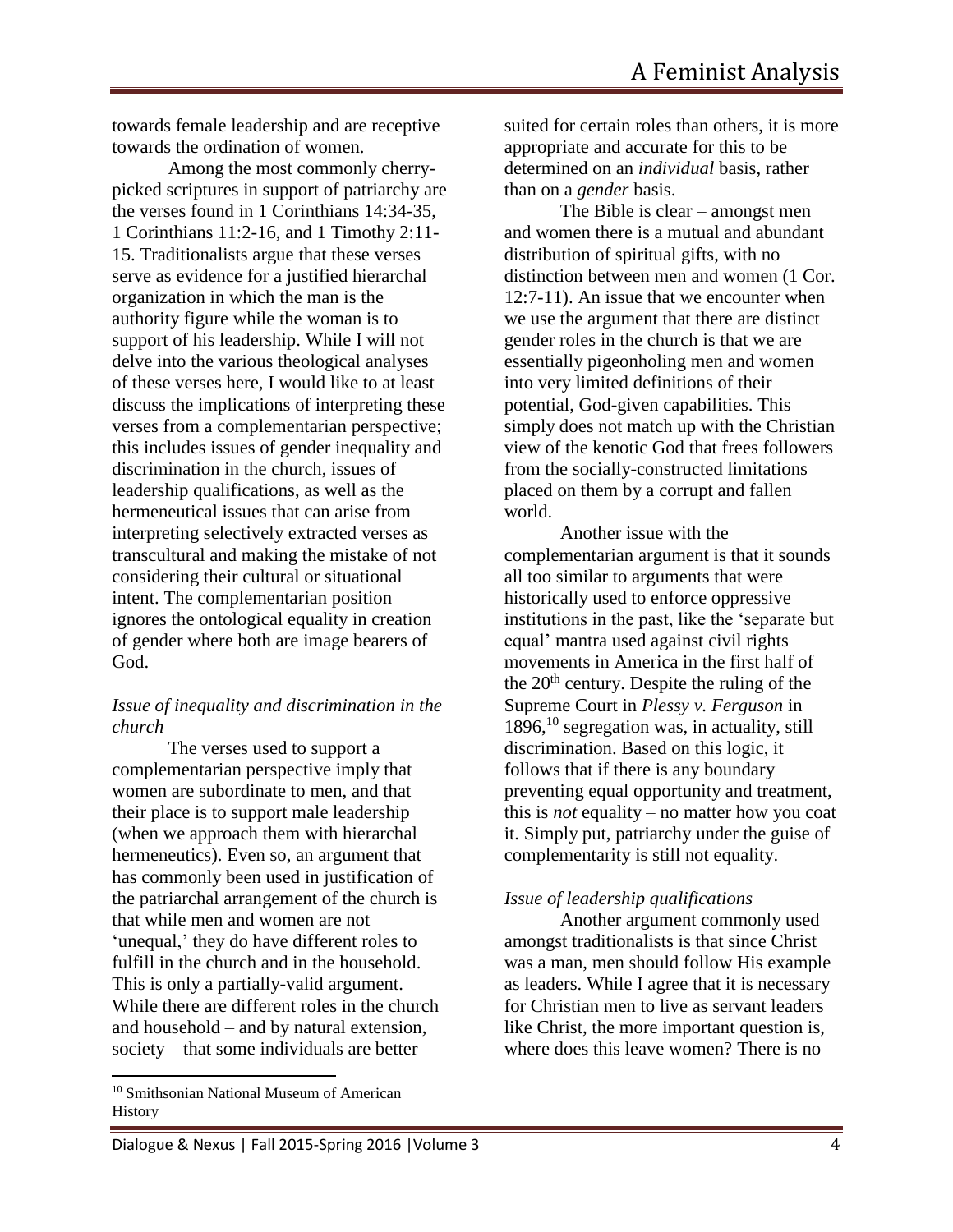divinely sent being in the form of a woman in which we have as a model for women to live. Therefore, I would like to assert that the argument that Christ is a model exclusive to men is not valid – Jesus is a model for both men *and* women, despite the gender which He happened to take as an earthly manifestation of His being.

The earthly manifestation of Christ as a man could, perhaps, rather be understood as a powerful statement of the counter-cultural attributes of Jesus in a culture where men by-and-large had social privilege. For instance, in John 4, Jesus talks to a Samaritan, and even more, he talks to a *woman,* which was controversial in itself. In Luke 13:16, Jesus heals a woman on the Sabbath and, after facing criticism from the Pharisees, he explicitly turns the patriarchy on its head by identifying her heir-ship and calling the woman *a daughter of Abraham*  (lineage distinction was normally reserved for men). It has also been noted that women commonly traveled from place to place with Jesus and the Twelve to serve as their benefactors (Luke 8:1-3). Jesus also extended the welcome to follow him to women; two that are identified in Luke 8:1-3 and Mark 15:40-41 are Joanna and Salome.<sup>11</sup>

Implicit to patriarchy is a 'chain of command' from the oldest male over the clan; however, Jesus forbade His disciples to rule over one another. They were instead called to exhibit humility and love (Matt.  $20:25-28$ .<sup>12</sup> Jesus was not afraid to break rules imposed on society by religious tradition in order to extend his ministry to those whom were commonly neglected. In contrast, perhaps complementarians often mistake the trees for the forest when they exclude women from serving the church through leadership.

 $\overline{a}$ 

Similarly, it could be argued that Christ manifested himself as a male not due to any theological necessity, but because the culture in which he was born absolutely would not have accepted a female Messiah (despite the fact that even as a man, Jesus as Messiah was still not accepted by all). To assert that because Jesus was a man, all authority figures in the church must be male is to gender God as 'male.' However, I would like to assert that God has no gender, and that it is dangerous to the Christian faith to use gendered words when describing God. In the words of the prominent philosopher and theologian Mary Daly, the danger of gendering God is that "If God is male, then the male is God,"<sup>13</sup> an exclusionary illustration that is commonly conveyed in many of our traditionalist churches.

In the same way that Christ served and led, men and women should *equally* serve and lead – our Christianity should convey a Jesus that is accessible to all. It is not fair to argue that a person is better suited or should be more expected to exercise authority simply because of gender. For instance, in a hypothetical situation in which the decision lie between a man and a woman leading a congregation, and if the woman has clearly been called to do so and is even more spiritually gifted to fulfill the calling than the man, the default should not go to the man just because of his sex. To base a qualification for church leadership on one's sex is to neglect Paul's words in Galatians 3:28. As counter-cultural Christians, it is our calling to reject the ascribed statuses that are placed on each other by society and instead, view each other as spiritual beings that are united and equal in Christ. As representatives of Christ on this earth, to state that one requirement for serving the Kingdom of God through church leadership is based on an

<sup>&</sup>lt;sup>11</sup> Belleville and Beck, 2005

<sup>12</sup> Riss, 2005

<sup>13</sup> Daly, 1973, p.19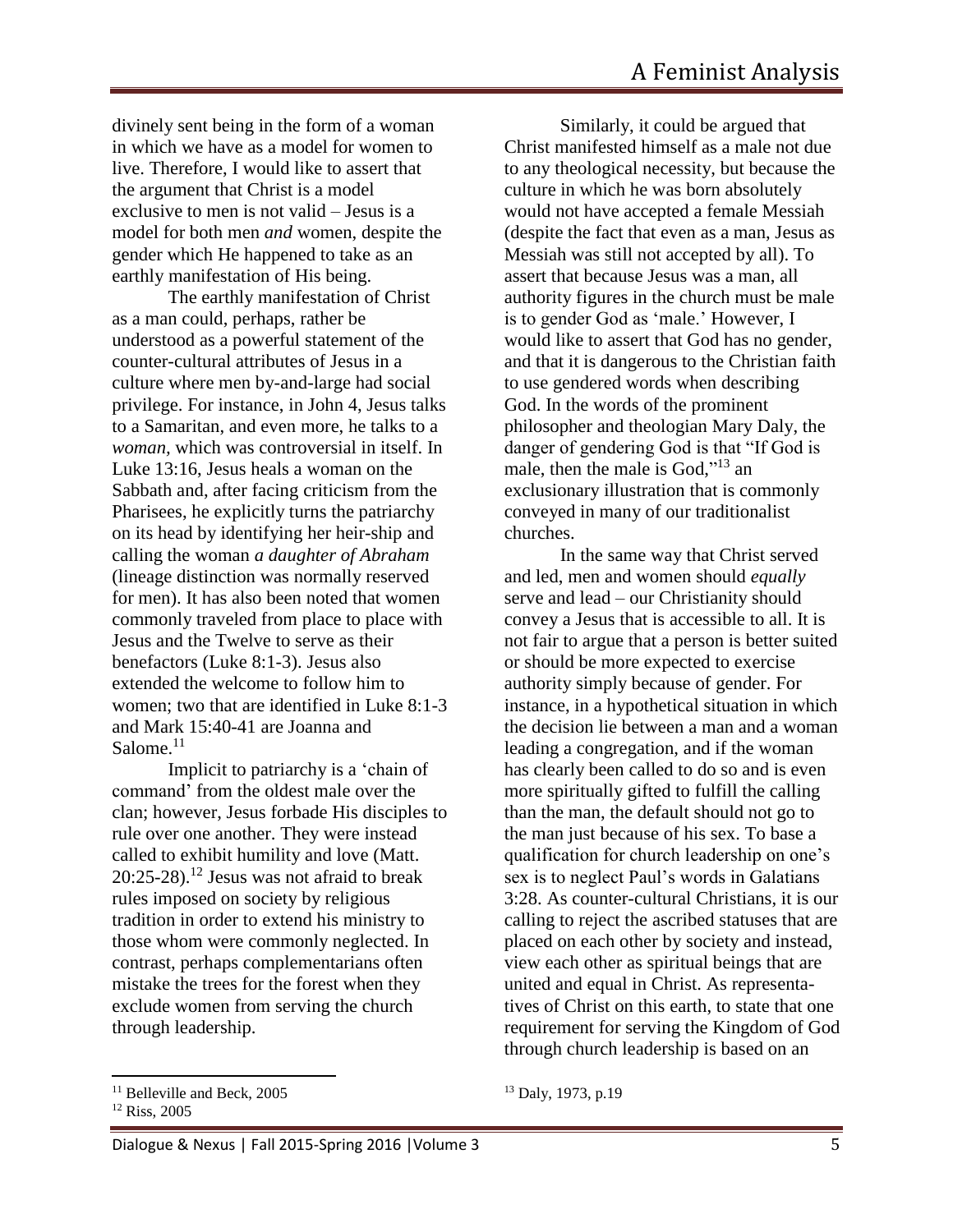earthly, ascribed status like sex is to assert a notion contrary to the Gospel that Christ *does* see male and female, and places more weight on gender than our spiritual identities.

## *Issue of interpreting the Bible from a strict transcultural perspective*

An issue that is commonly encountered in hermeneutics is deciphering text as either transcultural or cultural. Many traditionalists argue that to dismiss certain verses as culturally or circumstantially influenced is to deny the infallibility, inerrancy, and relevancy of divine scripture. Therefore, it is important to clarify that although all scripture is transcultural in its *message*, not all scripture conveys these transcultural messages through transcultural *examples and language*. For instance, if we argued from the logic that all scripture is transcultural, both in its message and examples, then Christians would be able to justify slavery through verses like Ephesians 6:5 and Titus 2:9 (which, for the record, Christians have done in the past).

Hierarchical Christians employ the same logic when interpreting circumstantial scripture as transcultural and using it to dictate the limitations placed on the freedom of women to use their gifts for the edification of the church that slaveholders used when interpreting scripture to justify slavery. Egalitarian Christians are *not* arguing against the divinity of "Godbreathed" scripture, however, can we realistically expect this ancient text to be completely immune to the culture and society in which it was written? The question that we as Christians need to ask is whether the core, transcultural message of Christianity encourages this gender-based division of the church body, or whether the verses used in support of patriarchy are simply the result of specific situations that Paul was addressing within the church or

influenced by the culture in which it was written. It is also important to consider that our human interpretation of scripture is not perfect, and the fact that so many expert and prominent theologians are divided on this issue should remind us that this topic, and the correlating biblical evidence, is not nearly as clear-cut and obvious as we would like it to be.

In discerning the true will of God for women in all spheres, it is beneficial to compare verses like those that have traditionally been used in support of male dominance to verses that may send a different message. For instance, we have already discussed how the character of Christ that is reflected in the New Testament defies, rather than enforces patriarchal ideologies. It is valuable to also analyze the actual role of women as presented throughout the Bible, as well as the intended function of marriage. I will also conduct a brief analysis of the history of Christianity in an attempt to pinpoint the origin of complementarity and religious patriarchy. For perspective's sake, and in order to better populate the spectrum of Christianity, it is also beneficial to discuss the different traditions within Christianity and their respective favorability towards female leadership in the church. Finally, I will briefly investigate any trends that may exist as a commonality of monotheistic religions that may lead to the establishment of patriarchy.

## *Female representation in the Bible*

Traditionalists may be disturbed to find that in the Old Testament, we see a surplus of ordained female authority figures. It is an interesting note to recognize that in a time that was literally centuries behind our modern society in progress and gender equality, well-respected female religious leaders were still to be found. The Bible mentions several strong female leaders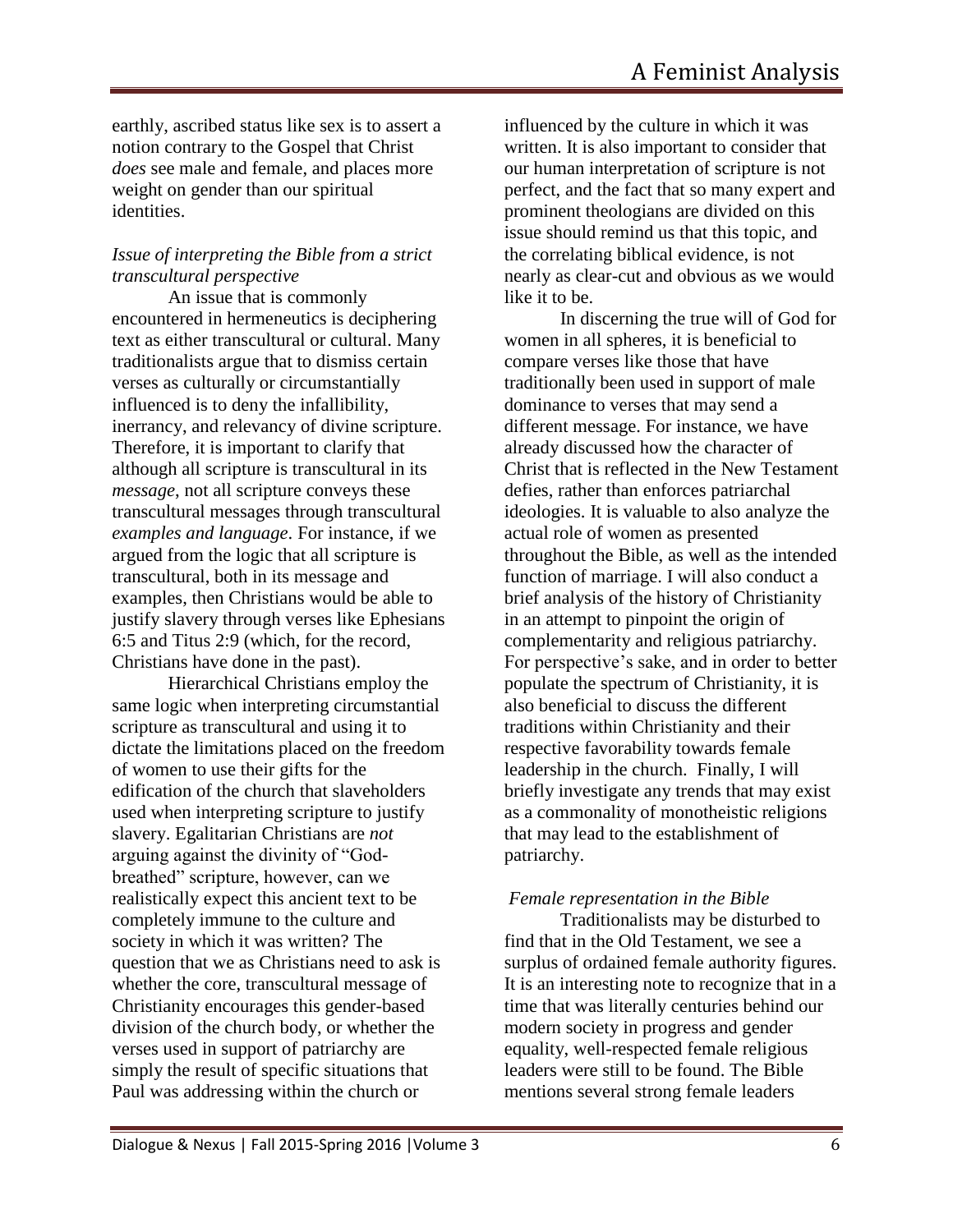throughout the text, for instance, Exodus 15:20 and Micah 6:4 describes Moses' sister Miriam as an indispensable prophetess that "served Israel well during the wilderness years." Another Old Testament prophetess (Judges 4:4), Deborah was not only a judge (4-5), but also a mother in Israel (5:7). Other prophetesses included Huldah (2 Kings 22:14), exilic prophetesses (Ezekiel 13:17- 24), as well as postexilic (Nehemiah 6:14). It is important to note, here, that the foremost ministry role in the Old Testament was that of prophet (or prophetess), and like their male peers, both trustworthy and false ones could be found.

Similarly, in the New Testament we see a considerable amount of women in ministry. For example Priscilla is spoken of as apostolic alongside her husband, Aquila (Acts 18:1-3 and Romans 16:3-4); Mary, Lydia, and Nympha are described of as being overseers of house churches (Acts 12:12; 16:14-15; Colossians 4:15), Junia was considered by Paul as being "outstanding among the apostles" (Romans 16:7); Phoebe in Romans 16:1-2 was not only a patron of Paul, but was also a deacon; 1 Corinthians 11:5 describes female prayer leaders and prophesiers; another female deacon is described in 1 Timothy 3:11; teachers of the Word are described in Acts 18:24-26; Acts 21:9 describes four unmarried, virgin prophetesses; the evangelists Euodia and Syntyche are found in Philippians 4:2-3, who Paul writes have "contended at my *side*" (emphasis added to indicate equality rather than horizontal hierarchy); Mary Magdalene is often acknowledged as the apostle to the apostles in many early Christian writings. In conclusion, while there are a mere three debated verses over the role of women, the numerous verses describing the actions of God-glorifying women seem to speak louder than any gender-based limitations that

traditionalists impose upon the entirety of the Bible.

*The origin of religious patriarchy* 

If there are so many verses that would suggest an equal opportunity for leadership in the church amongst men and women, as compared to a mere handful of verses against women in the church, where did this complementarian perspective first find root in common Christian ideology? For instance, as already discussed, there is significant biblical evidence of women in religious authority positions, and in Brooten's book "Women Leaders in the Ancient Synagogue," evidence of nineteen Greek and Latin inscriptions in which women bear the titles including "Head of Synagogue", "Elder", "Priestess" and even "Archisysragogos" (the absolute highest office).<sup>14</sup>

At the end of the Apostolic Church period, however, a new church hierarchy dominated by men began to emerge, culminating in the Ecclesiastic male orders of the Catholic Church.<sup>15</sup> Women were excluded from clergy roles, and a strict line was drawn not only between men and women in the church, as well as between clergy and laity. Simply put, the development of the male-dominated clergy in Catholicism and the gradual transference of that concept of male clergy roles and male laity leadership roles in Protestantism is responsible for the role of women in the modern church.

### *Christian traditions and their differing favorability towards female leadership*

Despite this, there are several Christian traditions that are much more inclusive to women. "For example, the United Presbyterian Church voted to ordain women as ministers in 1956. Since then, over eighty Protestant traditions including

<sup>14</sup> Brooten, 1982

 $\overline{\phantom{a}}$ 

<sup>15</sup> Rowland, 1991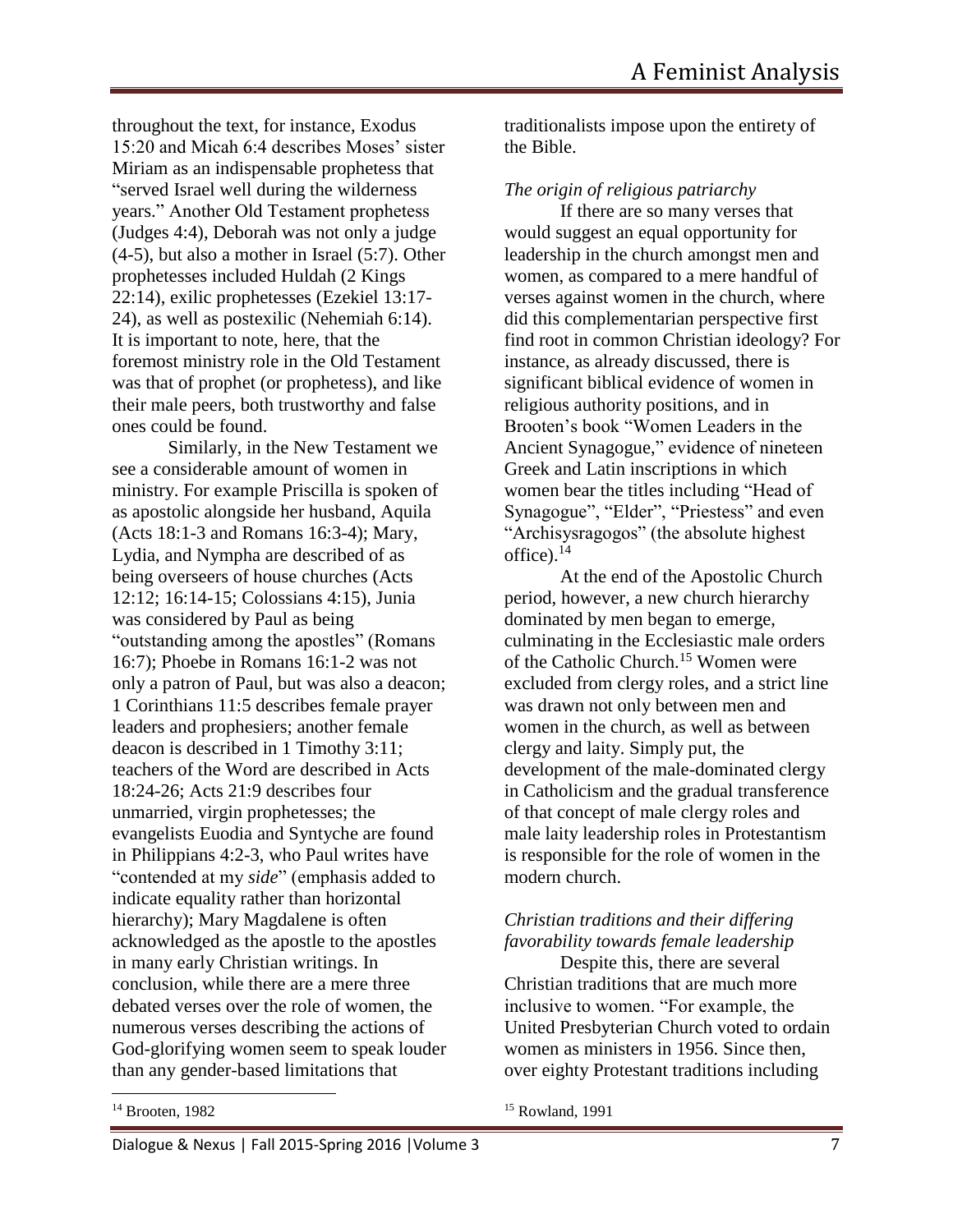National Baptists, Lutherans, Methodists, and Episcopalians have joined in on the favorability towards female ordination. Denominations that are still experiencing lag in catching up to reformed egalitarian theology include the Roman Catholic Church, churches of the Southern Baptist Convention, as well as the Churches of Christ. $16$ 

#### *Monotheism and patriarchy*

Perhaps patriarchy is a natural effect of monotheism. For example, in the other monotheistic, Abrahamic faiths of Islam and Judaism, we also see instances in which hierarchical ideologies are promoted. One commonality between these monotheistic faiths is their emphasis on female modesty. While traditionalists would argue for this in order not to tempt the opposite sex, biblical egalitarians would most likely be in support of enforcing female modesty for perhaps righteousness reasons, whereas Christian feminists might suggest that this is an example of male control over female sexuality and places the responsibility of men's actions and thoughts on women. Judaism also emphasizes feminine modesty (and in some cases, male modesty as well), and the traditional Islamic veil is utilized to preserve a woman's modesty.

Another common feature of the Abrahamic faiths is that they all enforce premarital abstinence. While egalitarians again, may find biblical legitimacy and justification in this with complementarians, feminists may argue that this is an explicit control of female sexuality in order to ensure paternal legitimacy of offspring through the constraints of marriage. Among Orthodox Jews, menstruating women are segregated due to the belief that this aspect of female sexuality is unclean. However, like the Christian faith, there are reformed synagogues in which female ordainment is

allowed. Female genital mutilation is common among Muslim communities in the east, as it is viewed to combat lust and preserve a girl's pre-marital purity. However, while it is believed that this is a religious mandate by those who practice it in the East, many Muslims and scholars in the west insist that female genital mutilation has no basis in the Islamic religion and has rather, been wrongly imposed on the religion by the eastern culture.

Overall, with these examples and hermeneutical considerations in mind, I would like to conclude that while certain traditions all throughout the Abrahamic faiths have perpetuated the oppressive patriarchal institution, this is not the true intent of their religions, and certainly, it is not the true intent of the Gospel. Rather, when we examine the themes present throughout the Gospel and Christ's actions, we see a liberation from socially constructed limitations and hierarchy that speaks louder than misconstrued words. Throughout the Bible, there is a myriad of scriptures describing women as fulfilling equal roles in the church as men, and the inclusion of women that Jesus displays in the New Testament opposes the inferiority that the first-century culture imposed upon women.

Therefore, it is strange that despite women making up the majority of religious participants in most Christian denominations, they would not be permitted to partake in church leadership.<sup>17</sup> While the church body is "not of this world", the body is still *in* the world, and the way that scripture is interpreted influences the way that Christians approach the world and worldly situations. To the complementarians that support societal reform but not reform of the church - female leadership in the church and female leadership in society are *not* mutually exclusive. If Christians approach the issue of church leadership from

<sup>16</sup> Rowland, 1991

<sup>17</sup> Pew Research Center, 2015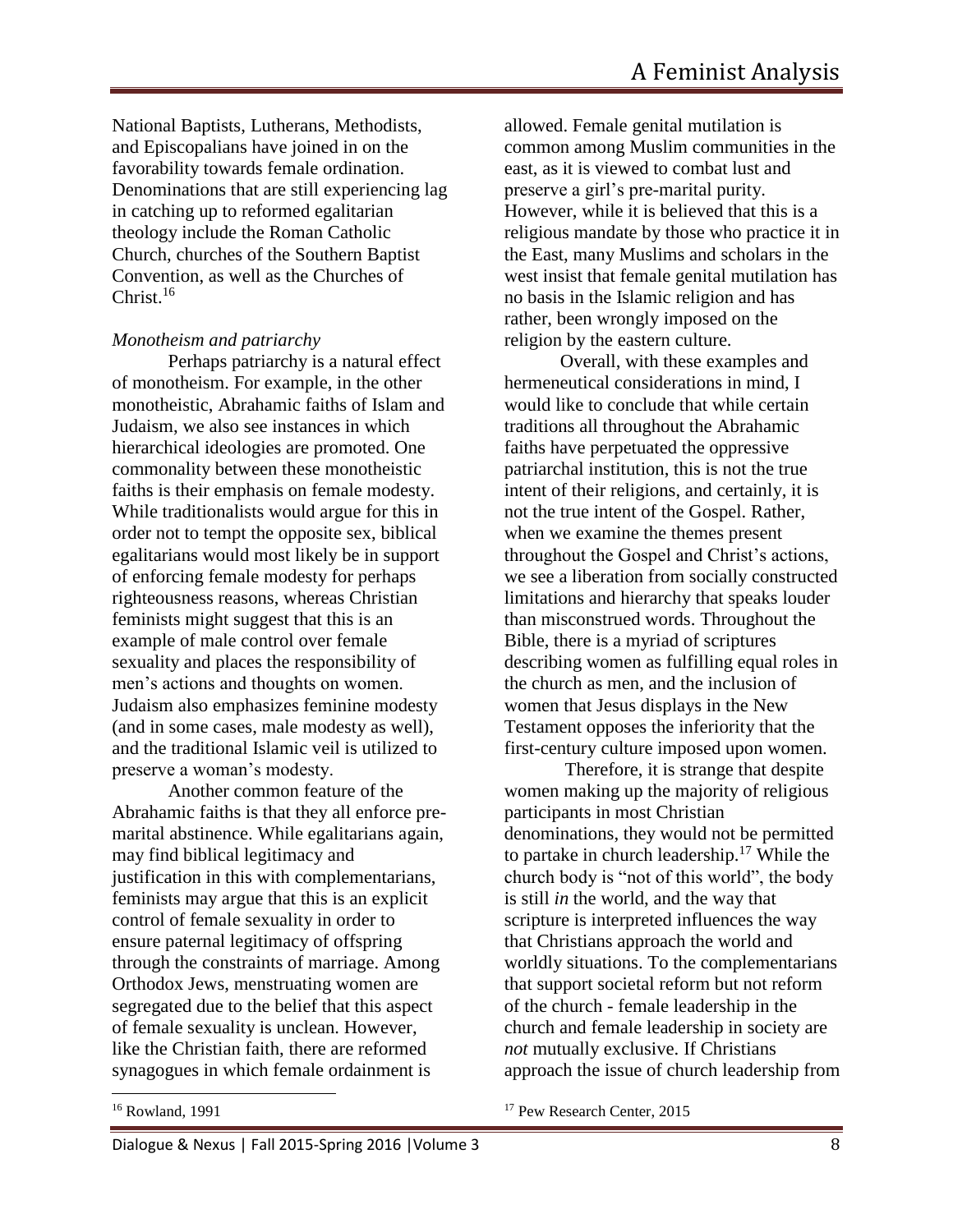a complementarian perspective, then their contributions to society will resemble that of gender inequality and further enforce gender discrimination, rather than that of a countercultural and revolutionary movement that works to eradicate oppressive institutions in order to offer the freedom, equality, and abounding love that the Christian religion advertises for the marginalized.

#### **In Consideration of Evolutionary Theory**

When analyzing human behavior, it is useful to look to science in an attempt to understand any biological basis for such behavior. Social arrangements like patriarchy are no exceptions. Evolutionary theory could provide answers for whether there exists an ancestral basis for the dominating and submissive attitudes that are necessary for oppressive institutions like patriarchy to function. Historically, evolutionary theory has been used to strictly enforce the traditional family model, complete with the breadwinner father and the submissive housewife.

Some common myths that are often thought to be supported by "science" and evolutionary biology in justification of the validity of patriarchy as an efficient and successful reproductive strategy include the following: (1) men have evolved to control and coerce women, (2) men have evolved to be better leaders than women, (3) the uniquely female role of motherhood has resulted in the selection of nurturing and submissive women, and (4) beauty in females is more reproductively favorable than intelligence. Here, I will analyze each of these misconceptions and how they found popularity in public opinion. I will also compare these claims to what evolutionary theory *actually* reveals about human nature. It is important to note that all of these concepts find root in the sex differences of minimum parental care investment.

The idea that men are inherently coercive, constantly waging an internal battle with their obsessive sexual drive is an underlying thought throughout much of society. Women are taught to be wary of men because of this, and sadly, the experiences of many women often support this claim. In a way, this claim is used to justify the 'natural' order of patriarchy, for instance, if this is the way that men are genetically 'programmed', then patriarchy at least has an evolutionary basis. This argument finds basis in the MCFC model, or, the *males compete/females choose* model $18$ 

This model emphasizes (and exaggerates) the sexual dimorphism between males and females, and stems from Darwin's theory of sexual selection (1871). As mentioned earlier, this theory places importance on the differing amount of parental investment that males and females are required to input in order to produce successful offspring. As a result of this, males who are able to reproduce "inexpensively" approach reproduction from a "quantity" approach and compete for female choice through ornamental displays or aggressive intrasexual demonstrations. This form of sexual selection combined with male increased size difference would, in theory, make men more susceptible to coercive and violent behaviors than women, since in certain cases, this type of behavior would benefit them reproductively. Under the MCFC model, males display a greater sexual drive and interest in sexual novelty than females, and as a result of their competition, have shorter lifespans than females. Females on the other hand, apply a "quality" strategy since reproduction is much costlier and time-consuming. This

*Males have evolved to control and coerce women* 

<sup>18</sup> Stewart-Williams, 2013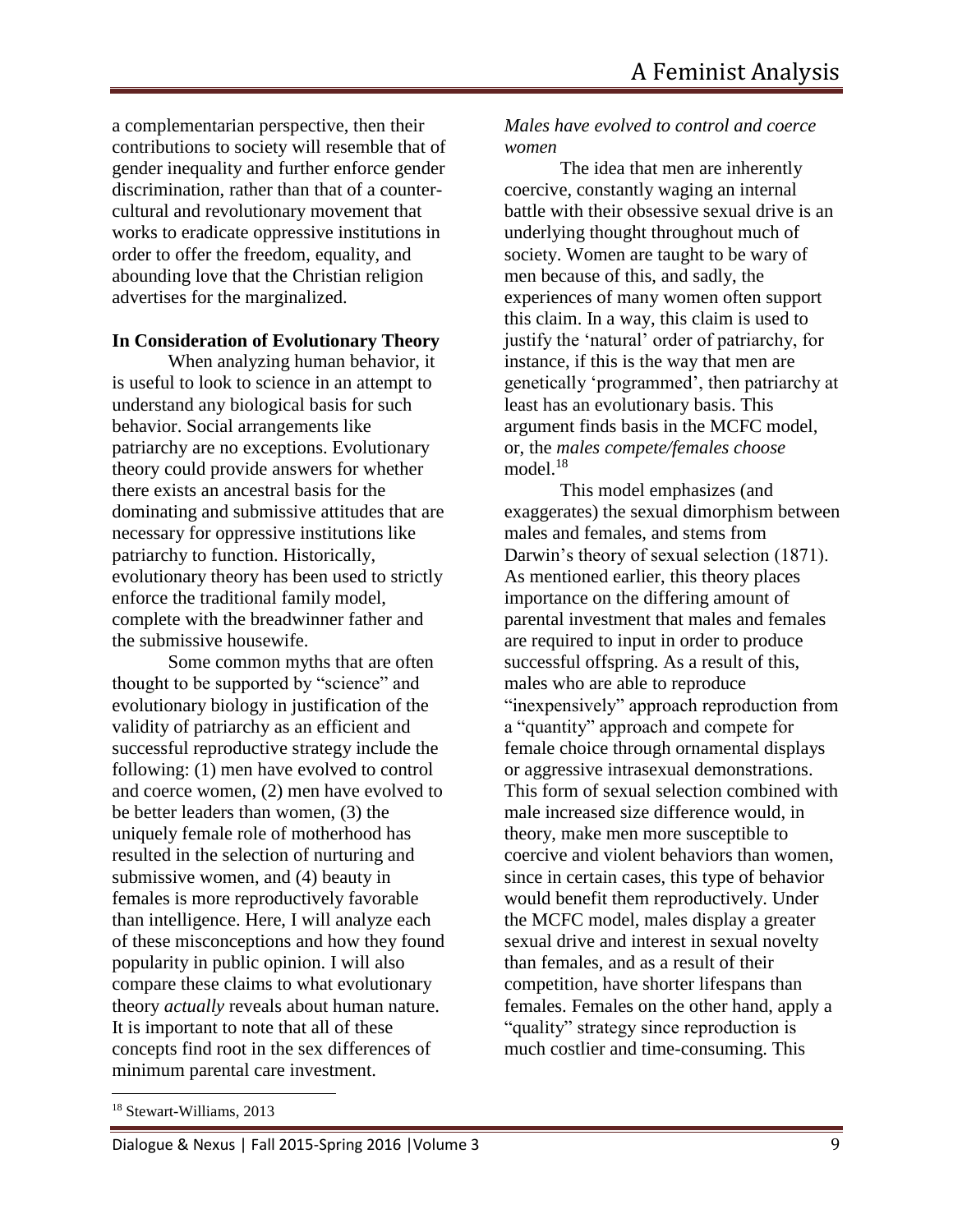results in in the reproductive strategy of female choice.<sup>19</sup>

However, while the MCFC model may strictly hold true in many animal species, an alternative model – *mutual mate choice* (MMC) – has found more validity in the field of evolutionary psychology in describing *Homo sapiens* behavior. While the MMC model does not totally discount the biological influences on human behavior that the MCFC proposes, it argues that the emphasized sex differences of the MCFC model are actually much more minimal within the human population. The MMC model asserts that while there is still a degree of dimorphism in humans, we are more *monomorphic* than evolutionary psychology has historically implied. Implications of this are that males also participate in parental investment nearly equally (with the exception of parturiency), pair bonding, and child rearing as a form of allo-parenting became more necessary with increasing hominid brain size and dependency of offspring (increase in childhood period). As a result, males also participate in mate choice. This increase in offspring dependency meant that the amount of progeny that men could successfully father in *theory* was not the *reality*. Similarly, under the MMC model, females also engage in female mate competition like males.

It is true that there still exists a modest degree of sexual dimorphism – research has shown that on average, men are much more welcoming of casual sex and sexual novelty than women. However, "from a comparative perspective, we are a relatively monomorphic mammal, with relatively monomorphic minds"<sup>20</sup>. Therefore, a machismo portrayal of men that is often used to explain corrupt male behavior like adultery, interest in

 $\overline{a}$ 

pornography, and rape should be weighed against the MMC model and perhaps the influence of gender socialization and male violence normalization enforced by patriarchal ideologies.

### *Males have evolved to be better leaders than women*

This thought finds root in the idea that leadership requires strength and, therefore, is associated with masculinity. Some have argued that since men were generally the "hunters" and women were the "gatherers," that this gives men a competitive edge that women simply do not possess. Again, we see no biological basis justifying this claim – pseudoscience in support of male intellectual and social superiority is not valid. Instead, there may only be different leadership strategies … men are more likely to resort to 'control and command' types of leaderships whereas women tend to lead from a collaborative stance.

While patriarchal societies arbitrarily typically value one strategy over the other, the results show that matriarchal leadership can be equally effective. A meta-analysis to address this debate by quantitatively measuring gender differences in perceptions of leadership effectiveness across 99 independent samples from 95 studies showed that when all leadership contexts are considered, men and women do not differ in perceived leadership effectiveness. In fact, in ratings by others about their female leaders, women are rated significantly more effective than men. In contrast, when selfratings only are examined, men rate themselves as significantly more effective than women rate themselves.<sup>21</sup> Apparently, men are far more deluded about their leadership capability than women!

<sup>19</sup> Stewart-Williams, 2013

<sup>20</sup> Stewart-Williams, 2013

<sup>21</sup> Paustian-Underdahl, 2014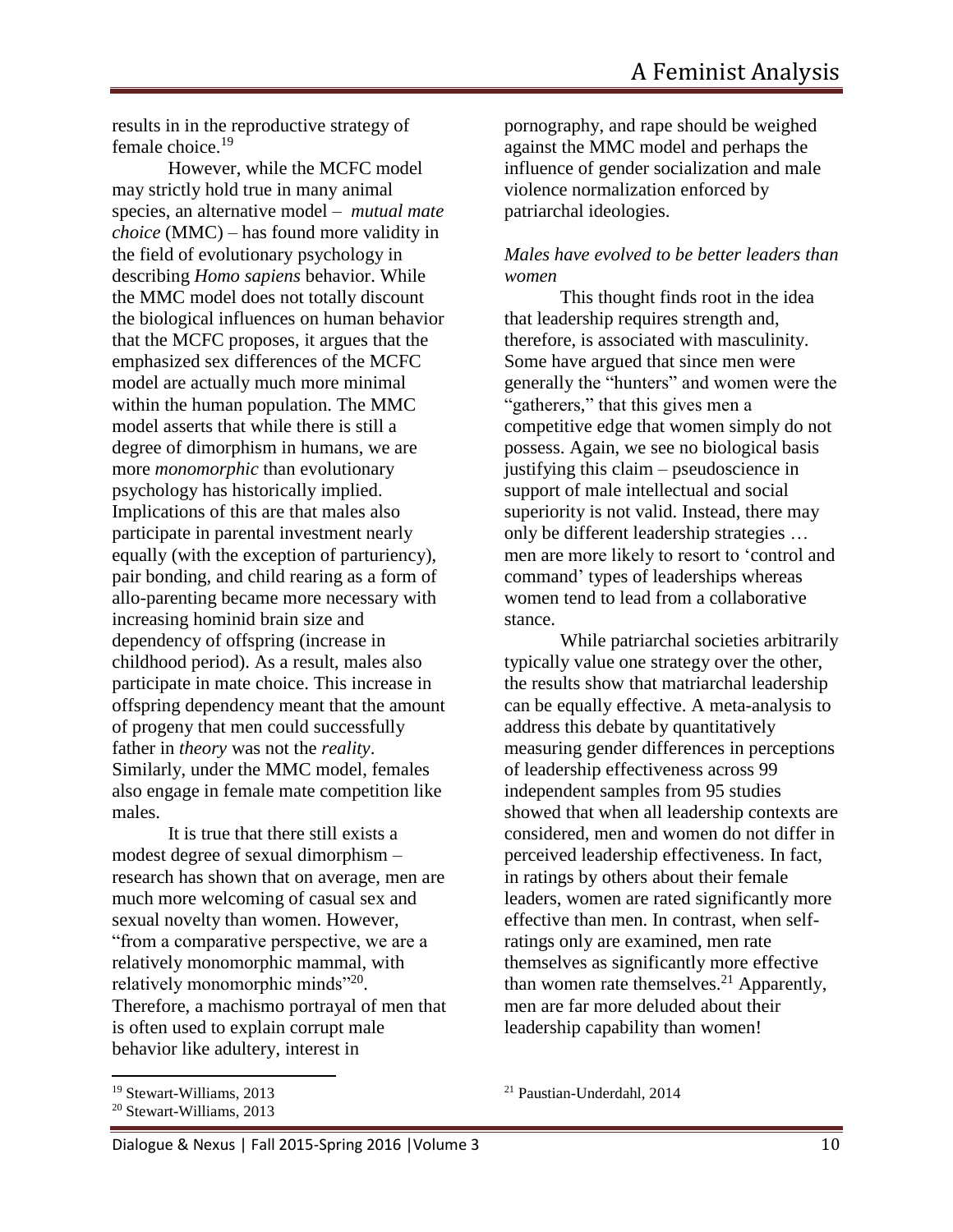*The role of motherhood has selected women to be more nurturing and less ambitious than men*

Arguably, the greatest difference between males and females is the ability to bear children. While there is truth in the radical feminist argument that this biological difference accounts for much of the gender discrimination and inequality between men and women – childbirth often hinders women from attaining the same social standing as men in the sense that it often removes them from the workplace – in what ways has the original role of women as child-bearers and care-takers influenced the psychologies of women and their differences from men?

To Social Darwinists like Herbert Spencer, the role of motherhood utterly defines women. This concept has historically served as vital ammunition in arguments justifying traditional gender roles and imposing limits on women. Social Darwinism has historically distorted true Darwinism to justify a physiological division of labor by sex. For instance, Spencer argued that because so much energy goes into female reproduction, there must account for an "earlier arrest of individual evolution in women than in men" and constrained mental development in women.<sup>22</sup> Due to the popularization of this idea, women went uneducated and became a self-fulfilling prophecy. As well as largely uneducated, "Women were assumed to be 'naturally' what patriarchal cultures would socialize them to be: modest, compliant, noncompetitive, and sexually reserved."<sup>23</sup> Social Darwinists argued that since women were naturally selected and "predestined to be mothers, women were born to be passive and noncompetitive, intuitive rather than

 $\overline{a}$ 

logical."<sup>24</sup> While these false misconceptions were resolved in the early  $20<sup>th</sup>$  century, it is not uncommon to find derivatives of this thought in public opinion.

In reality, evolutionary theory, and Darwinism asserts that "no adaptation continues to be selected for outside the circumstances that happen to favor it"<sup>25</sup>. This implies that it is simply inaccurate to group women into one limiting definition of womanhood, because observation does not provide enough evidence to suggest that there is a single definition with which to prescribe to all women. Evolutionary theory shows us that contrary to Herbert Spencer's misogynist, Victorian distortion of Social Darwinism, women have never been simply "baby factories"<sup>26</sup> – their purpose has always been much more extensive than that, although child-bearing is just as an important role as any, if not more so.

Anthropologist Sarah Hrdy claims that the male construction of the perfect mother portrays women as inherently selfsacrificing, and yet in reality, women are typically not nearly as self-sacrificing as this traditional view of motherhood asserts. In fact, self-sacrificing mothers are shown to normally be found only in highly inbred groups or among women who are facing the end of their reproductive career. In addition, human experience shows that there are many cases of women who do not wish to be mothers at all. This fact alone shows us that there is no single definition of womanhood as brought about by the uniquely female role of motherhood. Likewise, we see that motherhood has no influence on female ambition.<sup>27</sup> This is even observed in chimpanzee communities where mothers are able to earn respect in her community and build a dynasty for her offspring.<sup>28</sup>

<sup>&</sup>lt;sup>22</sup> Hrdy, 1999, pg. 14

<sup>23</sup> Hrdy, 1999, pg. 15

 $^{24}$  Hrdy, 1999, pg. 15

<sup>&</sup>lt;sup>25</sup> Hrdy, 1999, pg. 13

<sup>26</sup> Hrdy, 1999

<sup>&</sup>lt;sup>27</sup> Hrdy, 1999

<sup>28</sup> Smuts, 1995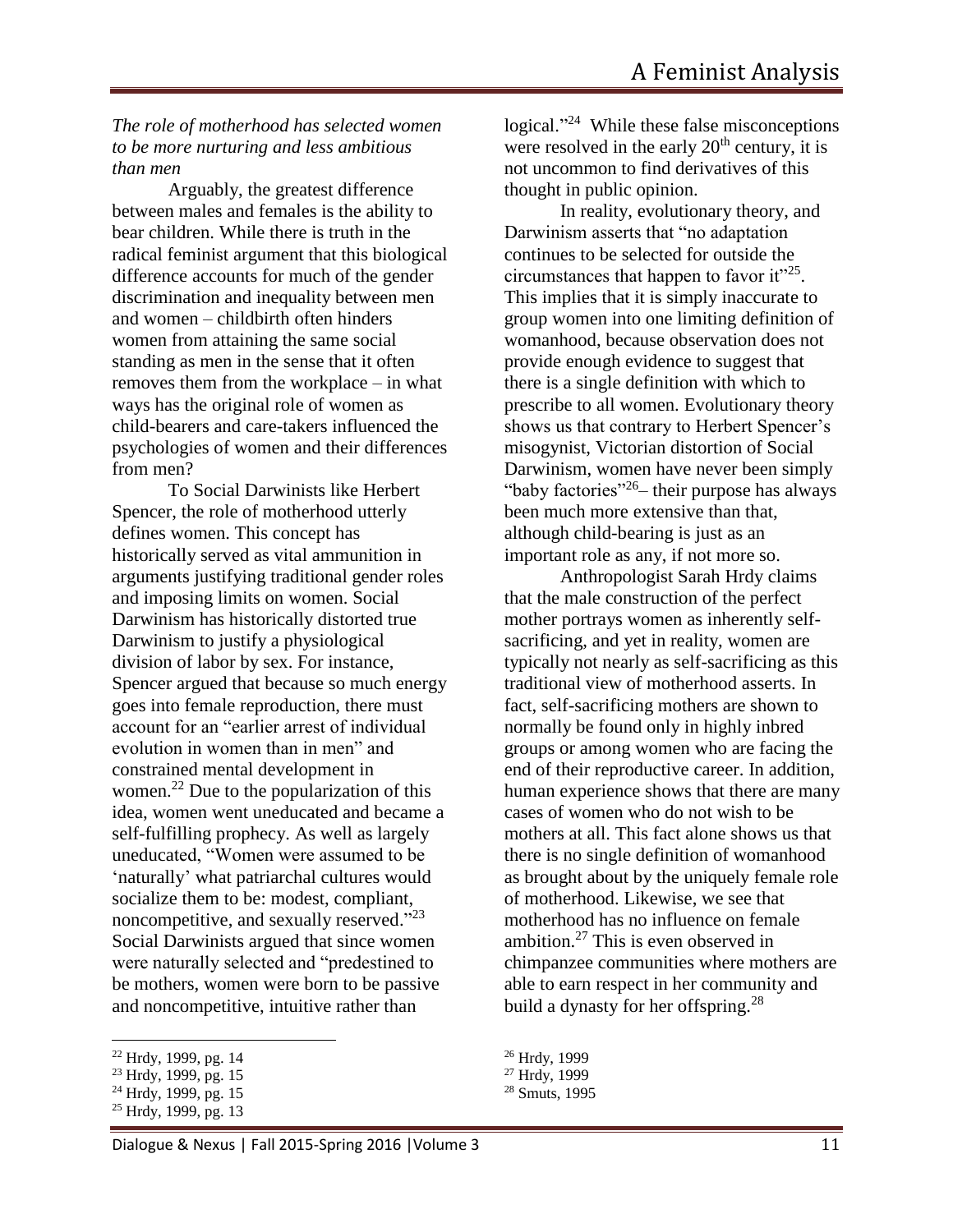### *Beauty in females is more reproductively favorable than intelligence*

It is interesting that early Darwinists, whose sexual selection theory<sup>29</sup> resembled that of the MCFC model would argue for female beauty as beneficial to their reproductive success; under the MCFC model, males compete for the female choice, often through physical indicators of reproductive fitness such as through symmetry or ornamental displays. Under this model, one would think that it would be more favorable for males to display "beauty" as opposed to the females. However, even under assumptions of sexual selection (as the female reproductive strategy), Social Darwinists and essentialists emphasized the importance of female beauty, and suggested that this was a more successful reproductive strategy that female intelligence. Even today, this rudimentary concept is propagandized in media like magazines, music, and television. The idea that is often unconsciously sold to the female population is that in order to attract a mate and be reproductively successful, women must fulfill unrealistic and culturally dictated ideals of beauty. In turn, women have the potential to become self-fulfilling prophecies of this, perhaps even investing more in beauty than in education.

The fact that in the human population, contrary to the majority of nature, women are the "showier" sex does however support the MCC model. Here, we observe that there is mutual male and female competition for mate choice. Evolutionary theory also reveals that a female's beauty does not necessarily indicate reproductive success. While beauty may help females attain fertilization and a more diverse selection of mates, beauty will not keep her offspring alive to reach reproductive age. Observations of chimpanzees like the wellknown matriarch, Flo, show us that females

in nature must having cunning strategy and intelligence in order to keep their offspring alive long enough to reproduce. The implications of this are interesting when compared to the emphasis on modesty in many cultures. Why would modesty be so emphasized when female beauty allows women to compete for mates? Perhaps male control of displays of female sexuality allows males to ensure paternity.

Evolutionary theory shows us that these claims are merely perpetuated myths promoted by pseudoscience or common misconceptions of evolution. Instead, we only see that male domination and control of women has nothing to do with any evolved traits of men and women – but rather male bias within early evolutionary theory. One exception, though, is that the ability to modify behavior to different environments in order to be more reproductively favorable is an evolved trait that may perhaps lead to male dominance. This type of maledominating, female-submitting behavior could potentially occur in situations when there is a combination of factors to could allow this type of behavioral response. According to anthropologist Barbara Smuts, there are six factors that contribute to the formation of a patriarchy. These factors consist of a reduction in female allies due to immigration, elaboration of male-male alliances, increased male control over resources, increased hierarchy formation among men, and female strategies that reinforce male control over females.<sup>30</sup> While I will not go into detail of these concepts, the general significance of this study is that it emphasizes the importance of philopatry and support structures for females, as well as the importance of women in positions like government and media in order to give a voice to feminism and combat perpetuation language and ideologies. Smut's research fleshes out the framework that was

<sup>30</sup> Smuts, 1995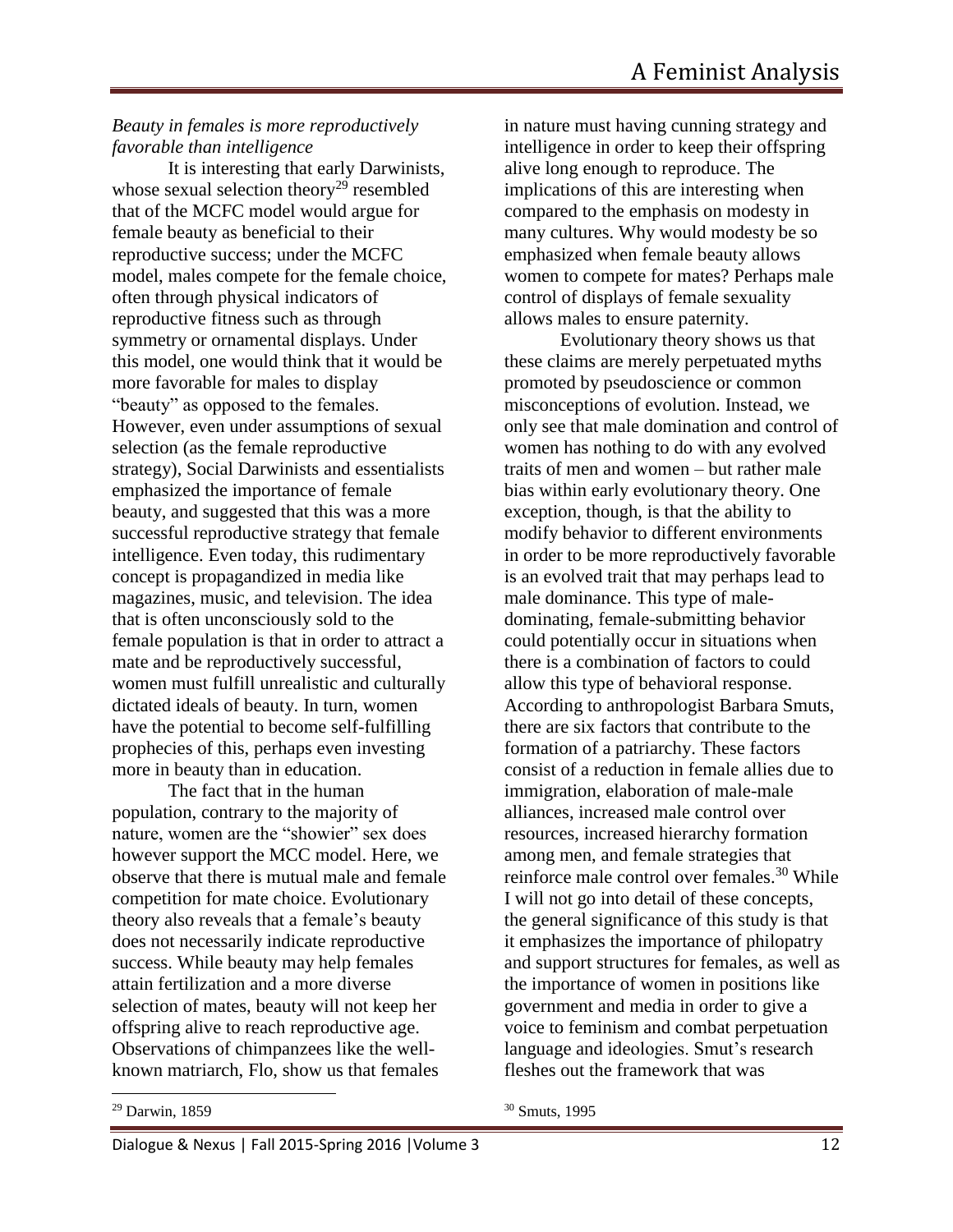potentially used to build upon the foundation for patriarchy and develop a societal organization from it.

### **The Provenance of Patriarchy**

It is likely that at the foundation of patriarchy and female oppression lies the desire for *reproductive power.* Nevertheless, many questions remain with this hypothesis. Why would men want reproductive power? What is the purpose of this? How is this related to other forms of oppression like racism and xenophobia? What about poverty? What are some modern examples where this desire is more apparent and how does this tie into modern-day examples of female oppression?

The facile and perhaps overly reductionist claim is to conclude that the issue of patriarchy and exploitation boils down to a deep-seated male desire to ensure the survival of one's genes. It is true that mechanisms like rape, male control of resources, male-male alliances, and other manifestations of patriarchy are among the gamut of strategies that are simply no longer needed in highly advanced and industrialized nations where reproductive success is not as difficult to attain as it once was for our Pleistocene ancestors. In societies like these, perhaps it could be argued that patriarchy is manifested more as a systemic issue as opposed to overt control of female sexuality. Even if it is a subtler form of female oppression, why does it still linger in our modern society?

For lower socioeconomic classes and less developed nations, reproductive power is something that is not as guaranteed as it is for those that have access to better health

care or resources to enable the survival of their offspring long enough to reproduce.

### **CONCLUSION**

Neither Christianity nor evolutionary theory has inherent patriarchal implications; rather, complementarian and Social Darwinist interpretations lead to the perpetuation of patriarchal ideologies. Nevertheless, it is valuable to analyze components of society to determine why moves such as these were made in the first place. Not only is it dangerous to pretend that we are blank slates immune to these influences, but it is also important for us to identify the relation that we have to these influences so that we can better approach issues like patriarchal oppression. In the end, science allows us to conclude that natural selection has favored, in humans, the potential to develop and express any one of a wide range of reproductive strategies depending on environmental conditions, and that men and women are more monomorphic than dimorphic.

This issue is just as important  $-$  if not more – to understand as Christians because as we reflect on the character of God and compare this to what ideas are permeating society through certain traditions, ideally the inclusivity and freedom from social oppression that Christianity preaches would be practiced in all aspects. Otherwise, our society will continue to perpetuate the seemingly endless cycle of oppression and inequality pf disenfranchised peoples including women. Natural selection has neither morals nor values, but we do – we cannot blame a mindless process for societal issues. Instead, we should work to fix them.

### **Literature Cited**

Belleville, L. L., & Beck, J. R. (2005). *Two views on women in ministry*. Grand Rapids, Mich.: Zondervan, c2005.